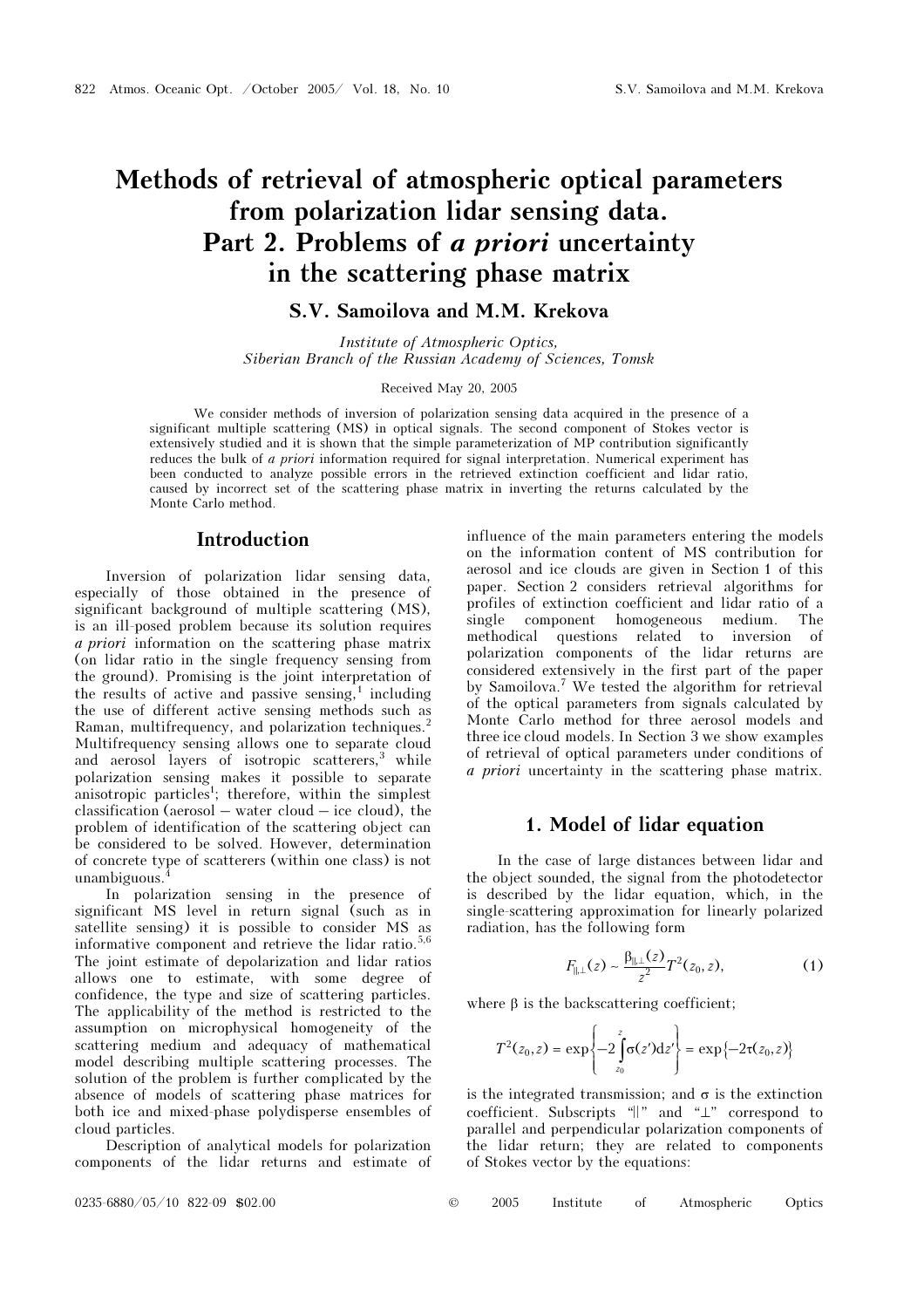$$
\mathbf{S}^{(1)}(z) = \begin{pmatrix} F_{\parallel} + F_{\perp} \\ F_{\parallel} - F_{\perp} \\ 0 \\ 0 \end{pmatrix} - \begin{pmatrix} (\beta_{\parallel} + \beta_{\perp}) T^2(z_0, z) / z^2 \\ (\beta_{\parallel} - \beta_{\perp}) T^2(z_0, z) / z^2 \\ 0 \\ 0 \end{pmatrix} = \begin{pmatrix} \beta_1 T^2(z_0, z) / z^2 \\ \beta_2 T^2(z_0, z) / z^2 \\ 0 \\ 0 \end{pmatrix} .
$$
 (2)

We assume that for the problem considered here the normalized scattering phase matrix has the form

$$
A_{ij} = \begin{pmatrix} a_{11} & a_{12} & 0 & 0 \\ a_{12} & a_{22} & 0 & 0 \\ 0 & 0 & a_{33} & -a_{43} \\ 0 & 0 & a_{43} & a_{44} \end{pmatrix}.
$$
 (3)

This assumption is valid both for water and ice clouds containing symmetrical particles randomly oriented in space. $8.9$  Lidar equation for sensing from a satellite, which takes into account the MS contribution for components of the Stokes vector, can be represented as<sup>6</sup>:

$$
\mathbf{S}^{(\Sigma)} = \begin{pmatrix} S_1^{(1)} \times S_1^{(m)} \\ S_2^{(1)} \times S_2^{(m)} \\ 0 \\ 0 \end{pmatrix} = \begin{pmatrix} S_1^{(1)} \exp\{m_1\} \\ S_2^{(1)} \exp\{m_2\} \\ 0 \\ 0 \end{pmatrix} . \tag{4}
$$

The factor  $S_i^{(m)}$ , accounting for multiple scattering contribution, depends on the extinction coefficient, lidar ratio, and on the function representing a combination of elements of the scattering phase matrix:

$$
m_i(z) = m_i [\sigma S_i, G_i] =
$$
  
=  $2\pi \int_{z_1}^{z_2} \sigma(x) S_i(x) \int_{0}^{\varphi(z, x)} G_i(\varphi) d\varphi dx$ ,  $i = 1, 2,$  (5)

where  $S_1 = \sigma/\beta_1 = 1/a_{11}(\pi)$  is the lidar ratio,

$$
S_2 = \sigma/\beta_2 = 1/a_{22}(\pi);
$$

$$
G_1(\varphi) = \sin(\varphi) \Big[ a_{11}(\varphi) a_{11}(\pi - \varphi) + a_{12}(\varphi) a_{12}(\pi - \varphi) \Big],
$$

$$
G_2(\varphi) = \frac{1}{2}\sin(\varphi)\Big[a_{12}(\varphi)a_{12}(\pi - \varphi) + a_{22}(\varphi)a_{22}(\pi - \varphi) - a_{33}(\varphi)a_{33}(\pi - \varphi) + a_{34}(\varphi)a_{34}(\pi - \varphi)\Big];
$$

$$
\varphi(z, x) = \arccos\frac{2ac - (a^2 + c^2)\cos(\varphi_0)}{2ac\cos(\varphi_0) - (a^2 + c^2)},
$$

 $\varphi_0$  is the receiver's field-of-view (FOV) angle; and parameters  $a = z - x/2$  and  $c = \sqrt{a^2 - b^2} = x/2$ , where  $a$  and  $b$  are, respectively, major and minor semiaxes of the ellipse defining the scattering geometry in the theory.<sup>10</sup>

One of the factors reducing the applicability of the model (4) and (5) is the multiplicative representation of the MS contribution to the total signal. Definition of the signal in the form of the product of singly and multiply scattered components (in the same way as, e.g., in small-angle approximation) leads to omission of regions beyond the cloud boundary, which is at the distance where  $S_i^{(1)}(z) \equiv 0$ . In addition, for satellite-based viewing geometry, when ellipse totally falls within the receiver's field of view,  $m_i(z) \rightarrow \tau(z)$ .<sup>6</sup> Thus, model (4) and (5) can be used for description of signals coming from optically thin media, namely aerosols or cirrus clouds. For the first component of the Stokes vector it is an extension of well known model,  $11,12$  which takes into account the MS contribution, and which is used to interpret the ground-based measurements:

$$
S_1^{(\Sigma)}(z) = S_1^{(1)}(z) \exp \left\{ 2 \int_{z_0}^{z} [\sigma(z')(1 - \eta_1(z'))] dz' \right\}, \quad (6)
$$

where  $\eta_1(z) \in [0, 1]$ . If it is assumed that  $\eta_1(z) \approx$  $\cong$  const, then the following expression is valid:

$$
\eta_1(z) = 1 - \frac{\ln\left\{S_1^{(\Sigma)}(z)/S_1^{(1)}(z)\right\}}{2\tau(z)} = 1 - \frac{m_1(z)}{2\tau(z)},
$$

where  $m_1(z)$  is defined by formula (5). Winker<sup>5</sup> has shown that model (6) can be used to interpret satellite-based measurements. In that paper, Monte Carlo calculations of the parameter  $\eta_1$  for different scattering phase functions demonstrated that  $\eta_1(z) \approx$  $\approx$  const, and that this constant is totally determined by the type of the scattering particles. Let us write the model formula analogous to Eq. (6), now for the second component of Stokes vector:

$$
S_2^{(\Sigma)}(z) = S_2^{(1)}(z) \exp \left\{ 2 \int_{z_0}^{z} [\sigma(z')(1 - \eta_2(z'))] dz' \right\}, \quad (7)
$$

where

$$
\eta_2(z) = 1 - \frac{\ln \left\{ S_2^{(z)}(z) / S_2^{(1)}(z) \right\}}{2\tau(z)} = 1 - \frac{m_2(z)}{2\tau(z)},
$$

and  $m_2(z)$  is defined by formula (5).

Figure 1 presents parameters  $\eta_1(z)$  and  $\eta_2(z)$ calculated by Monte Carlo method (asterisks) and from formulas (6) and (7) (solid lines).

In constructing the Monte Carlo algorithm we used known local estimate of the particle flux.<sup>13</sup> The main principles and details of construction of such estimates are given in Ref. 14. Calculations were performed for lidar located at a distance  $z_0 = 690$  km from the upper boundary of the scattering layer (wavelength  $\lambda_0 = 532$  nm, receiver's FOV  $\varphi_0 =$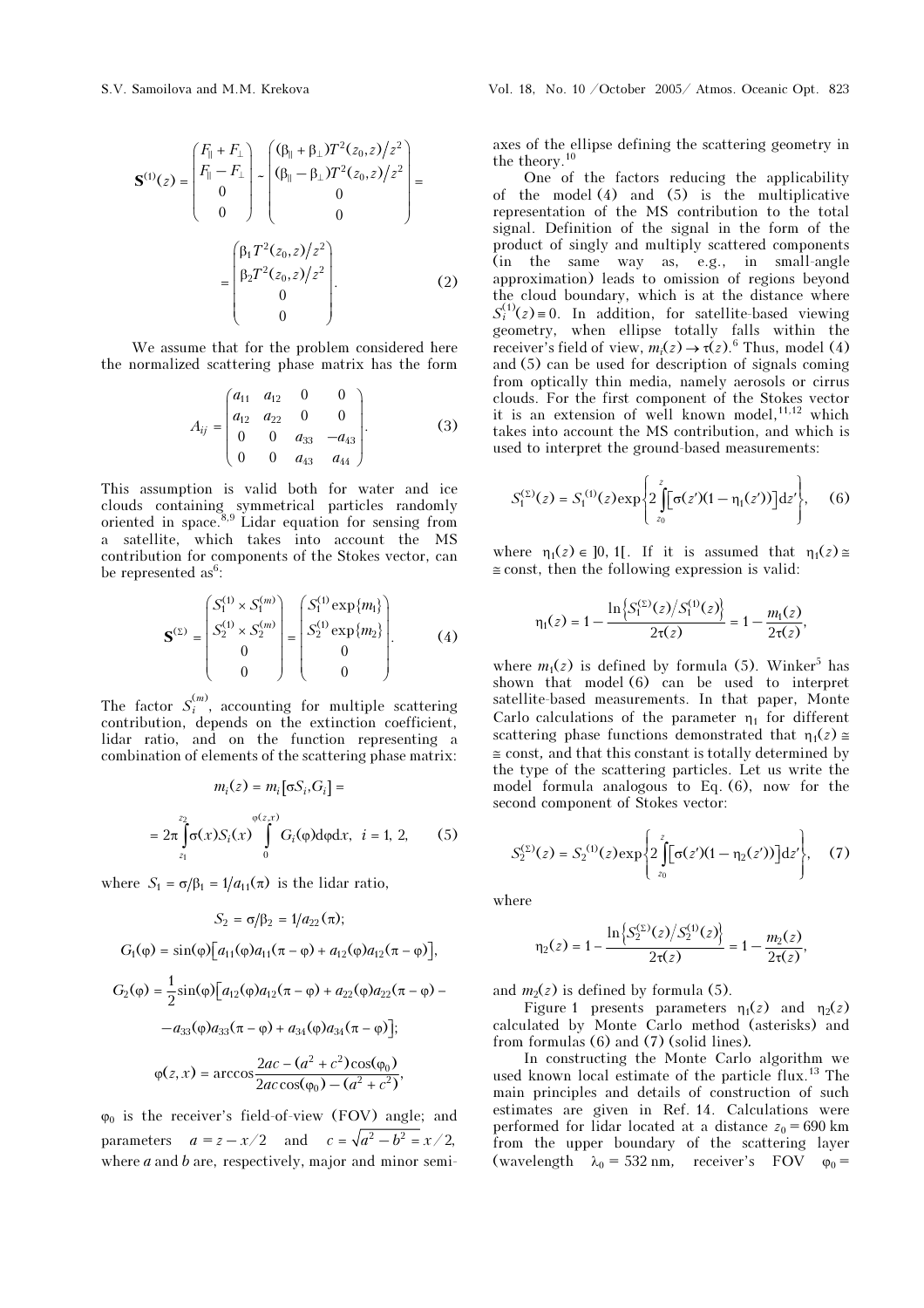= 130 mrad, and divergence of sounding radiation  $\psi_0 = 100$  mrad). In calculations of the curves in Figs.  $1a-b$  we assumed a homogeneous aerosol layer with the extinction coefficient  $0.5 \text{ km}^{-1}$  and geometrical thickness of 2 km. The results presented in the lower part of the figure are obtained for a homogeneous cloud composed of different types of crystals randomly oriented in space ( $\sigma = 0.5 \text{ km}^{-1}$ ,  $\Delta z = 2 \text{ km}$ . We assumed three aerosol models, namely "background" (Fig. 1a), "dust" (Fig. 1b), and "maritime" aerosols  $(Fig. 1c).$ <sup>5</sup> In addition, we assumed three models of cloud composed of ice crystals in the form of "columns" with  $L/a =$  $= 50 \text{ nm}/10 \text{ nm}$  (Fig. 1e), "plates" with  $L/a =$  $= 8 \mu \text{m} / 10 \mu \text{m}$  (Fig. 1*f*), and a "mixture of plates and columns" (Fig.  $1d$ ).<sup>15,16</sup> The "mixture of plates" and columns" is a model matrix for a polydisperse ice cloud; it is a combination of scattering phase matrices for hexagonal fixed-size crystals. The mixture consists of "plates" with sizes  $L/a = 8/10$ ,  $9/15$ ,  $32/40$ ,  $24/50$ , and  $42 \mu m/100 \mu m$  and columns with sizes  $L/a = 50/10$ ,  $100/20$ ,  $100/40$ ,  $100/50$ , and 300  $\mu$ m/60  $\mu$ m; all crystal sizes are assumed to have identical contributions.

Since the error of Monte Carlo calculations of the of Stokes vector components depends on the errors in calculation of all the four components, in calculating the matrix of a polydisperse ensemble one fails to attain quite smooth dependences  $\eta_1(z)$  and  $\eta_2(z)$  (see Fig. 1*d*). This is due to high degree of asymmetry of scattering phase function and strong variations of the components of the matrix for the directions of scattering close to 180°.

Analysis of the results obtained allows us to identify the following interesting interrelations. First, the conclusions formulated in Ref. 5 concerning the parameter  $\eta_2(z)$  are also valid: model (7) is applicable to description of the second component of the Stokes vector, and  $\eta_2(z) \approx$  const and is fully determined by the type of scatterers. Second, the ratio  $\eta_1(z)/\eta_2(z) \approx$ ≅ const and, therefore, the polarization characteristics of lidar returns in the case of long-distance sensing depend, in accordance with expression (5), on the lidar ratio (for the first component of the Stokes vector this same conclusion was drawn in Ref. 5) and on the integral of the functions, which depend on the combination of elements of the scattering phase matrix. The angular differences between elements of the matrix, found to be highly significant for different types of crystals, are not that critical in sensing from space. This conclusion is very important for signal interpretation because it substantially reduces the bulk of a priori information required for signal inversion.

## 2. Methods of inverting the polarization lidar returns

Among the merits of the model (4) and (5) there is the simplicity of the polarization ratio:

$$
p(z) = \frac{S_2^{(2)}(z)}{S_1^{(2)}(z)} = p^{(1)}(z) \exp\{m_2(z) - m_1(z)\} = p^{(1)}(z) \times \exp\left\{2\pi \int_{z_1}^{z_2} \sigma(x) \int_0^{\varphi(z, x)} G_2(\varphi) d\varphi - S_1(x) \int_0^{\varphi(z, x)} G_1(\varphi) d\varphi \right\} dx\},\tag{8}
$$



Fig. 1. Comparison of methods of calculation of functions characterizing MS contribution to polarization components of the lidar return: Monte Carlo method (asterisks); analytical model by formulas (6) and (7) (solid lines).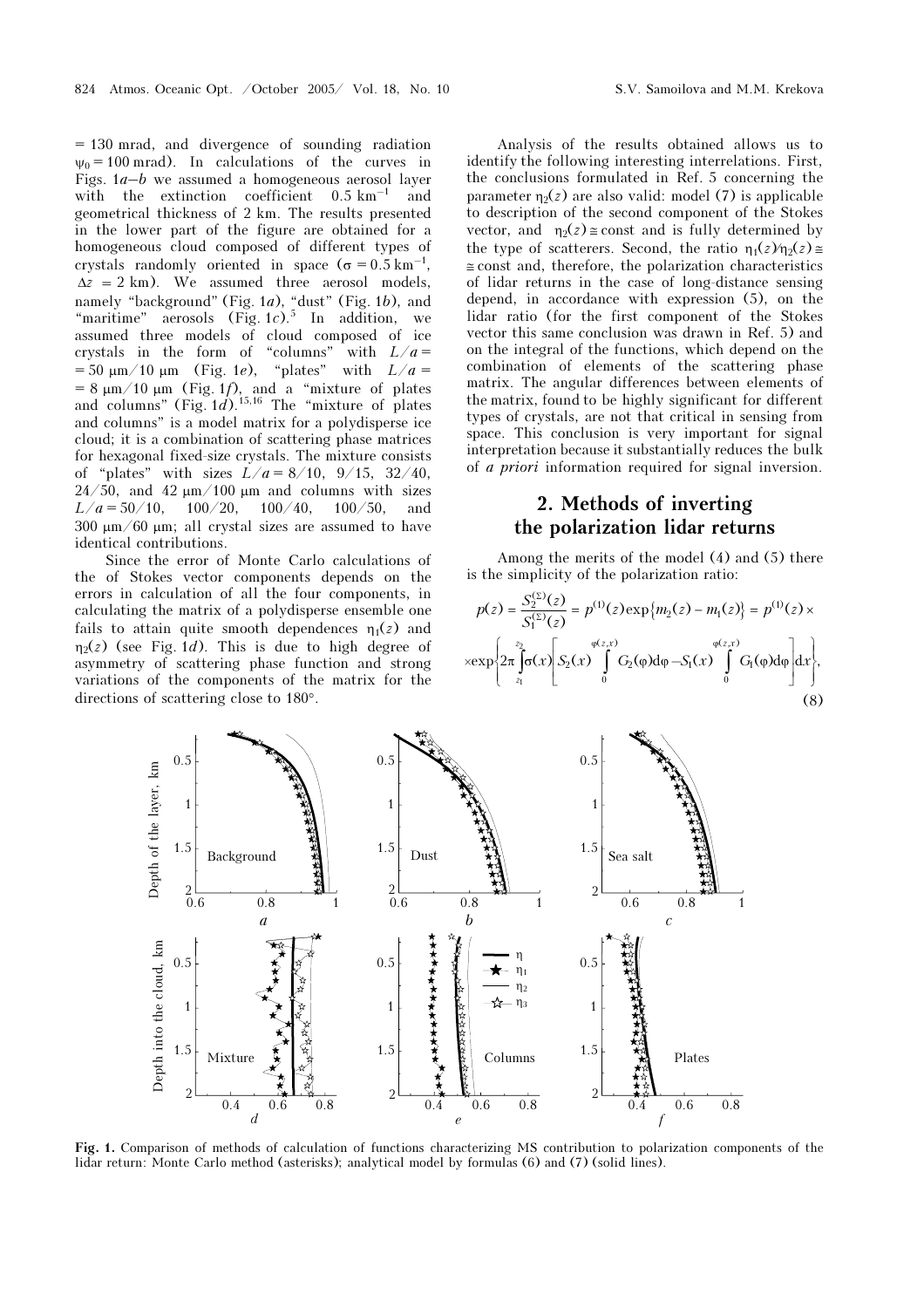where

$$
p^{(1)}(z) = \frac{\beta_{\parallel}(z) - \beta_{\perp}(z)}{\beta_{\parallel}(z) + \beta_{\perp}(z)}
$$

is the polarization ratio caused by single scattering. For the logarithmic derivative Eq. (8) the following relations are valid<sup>6</sup>:

$$
\frac{\partial}{\partial z} \ln[p(z)] \approx \frac{\partial p^{(1)}/\partial z}{p^{(1)}(z)} +
$$
  
+2\pi\sigma(z)S<sub>1</sub>(z) 
$$
\left[ \frac{S_2(z)}{S_1(z)} \int_0^{\pi} G_2(\varphi) d\varphi - \int_0^{\pi} G_1(\varphi) d\varphi \right] =
$$

$$
= \frac{\partial p^{(1)}/\partial z}{p^{(1)}(z)} + 2\pi\sigma(z)S_2(z) \left[ \int_0^{\pi} G_2(\varphi) d\varphi - \frac{S_1(z)}{S_2(z)} \int_0^{\pi} G_1(\varphi) d\varphi \right].
$$
(9)

For a homogeneous medium,  $\partial p^{(1)}/\partial z = 0$ , so the first term in Eq. (9) vanishes, the function in square brackets (which depends on scattering phase matrix) is constant, and, hence, the logarithmic derivative is proportional to the product of the extinction coefficient and the lidar ratio:

$$
\zeta_1(z) = \sigma(z) S_1(z) \approx \frac{1}{2\pi W_1} \frac{\partial}{\partial z} \left[ \ln p(z) \right],\qquad(10)
$$

where

$$
W_1 = \int_0^{\pi} \left[ \frac{S_2(z)}{S_1(z)} G_2(\varphi) - G_1(\varphi) \right] d\varphi.
$$

Also, the following formula is valid

$$
\zeta_2(z) = \sigma(z) S_2(z) \approx \frac{1}{2\pi W_2} \frac{\partial}{\partial z} [\ln p(z)], \qquad (11)
$$

where

$$
W_2 = \int_0^{\pi} \left[ G_2(\varphi) - \frac{S_1(z)}{S_2(z)} G_1(\varphi) \right] d\varphi.
$$

The algorithm of signal inversion is constructed as follows: at the first stage, it is necessary to correctly differentiate the logarithm of the polarization ratio. Below we use the quadratic spline approximation of the profile of logarithm of the polarization ratio averaged over 200 m range interval. It is noteworthy, that this method is recommended in reconstructing the profile of the lidar ratio from data of Raman lidar sensing.<sup>17</sup> The function  $\zeta_1(z)$  obtained in accordance with the expression (10) makes it possible to estimate MS contribution (see Eq.  $(5)$ ) and, accordingly, the signal caused by single scattering. Using the method of local calibration with known  $σ(z_*)$  value at the far end of sounding path (see Ref. 7 for details), the first equation in Eqs. (2) is inverted with respect to  $\sigma(z)$ , and profile of the lidar ratio is estimated from formula

$$
S_1(z) = \zeta_1(z)/\sigma(z).
$$

In the upper part of Fig. 2 we present results of retrieval of optical parameters of three clouds composed of "plates/columns mixture" (Figs. 2*a* and  $d$ ), "columns" (Figs. 2b and  $e$ ), and "plates" (Figs. 2c and  $f$ ).



Fig. 2. Retrieval of optical parameters for three models of the ice cloud. Scattering phase matrices are assumed to be known.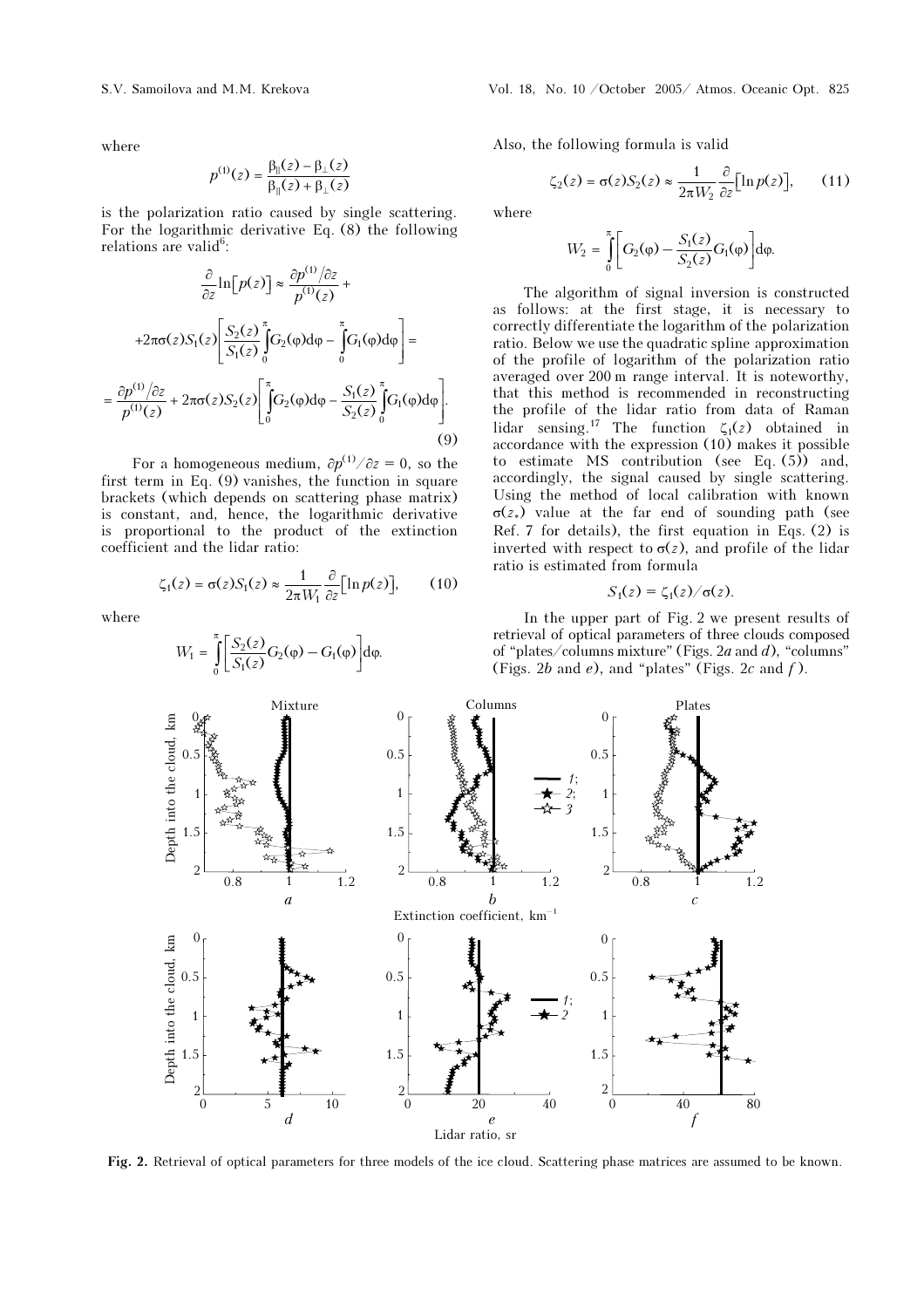Parameters of lidar, used for Monte Carlo calculations of the signal, are given in description Fig. 1, while functions determining the MS contribution are presented in the lower part of Fig. 1. Curves 1 correspond to model profiles of the sought parameters. Curves 2 are obtained from formula  $(4)$  by the method of logarithmic derivative in inverting of equation for the first component of the Stokes vector. The estimate of MS contribution has been performed in accordance with Eqs. (5) and (10). Additionally the method makes it possible to estimate the lidar ratio (lower part of the figure). Curves 3 (in the upper part of the figure, for extinction coefficient) are also obtained from Eq. (4), but corrected for the MS background by use of iteration method. Retrieval errors are on the order of 20% for extinction coefficient and approximately coincide for both methods. For lidar ratio, the errors do not exceed 50%, so it is possible to estimate the average lidar ratio.

Figure 3 presents the results on optical parameters retrieved for three aerosol models. The lidar signals were calculated by Monte Carlo method, while the functions accounting for the MS contribution are presented in the upper part of Fig. 1. Figures at the curves are the same as in Fig. 2. For "background" aerosol (Figs. 3 $a$  and  $d$ ) the MS contribution is very small (see Fig. 1*a*), and so the function  $\zeta_1(z)$  is estimated with large errors. This leads to an increase of errors in processing by the method of logarithmic derivative (as compared with the iteration method) during  $σ(z)$  retrieval and to unstable retrieval of the lidar ratio. For "dust" (Figs. 3b and e) and "maritime" (Figs. 3c and  $f$ ) aerosols the errors are on the order of 10% for extinction coefficient and 30% for the lidar ratio.

Note that the problems of a priori uncertainty in setting  $W_i$  and  $G_i(\varphi)$  were not considered here; and the type of scatterers and scattering phase matrices were assumed known. Oscillations of the profiles of extinction coefficient, retrieved by iteration method (see curves 3), coincide with the oscillations of signals calculated by Monte Carlo method (we deliberately did not smoothed them out since random errors are always present in real signals). Spline approximation was used to smooth the profiles  $\ln p(z)$ , for which the mean relative errors ranged from 30% for "plates" to 120% for the "background" aerosol. Methodical aspects of stable numerical differentiation of logarithm of experimentally measured functions (ratio of two measured functions, for our method) have been extensively discussed by Pappalardo et al.,<sup>17</sup> and are not addressed here.

# 3. Retrieval of optical parameters for unknown scattering phase matrix  $\mathbf{g}_1$

The problem of *a priori* uncertainty concerning the type of scatterers is seemingly one of the most complex problems in interpretation of lidar sensing data. The simplest illustration is the need for a priori setting the lidar ratio in inverting the equations (1) for two-component medium, and a complete solution



Fig. 3. Retrieval of optical parameters for three aerosol models. Scattering matrices are assumed to be known.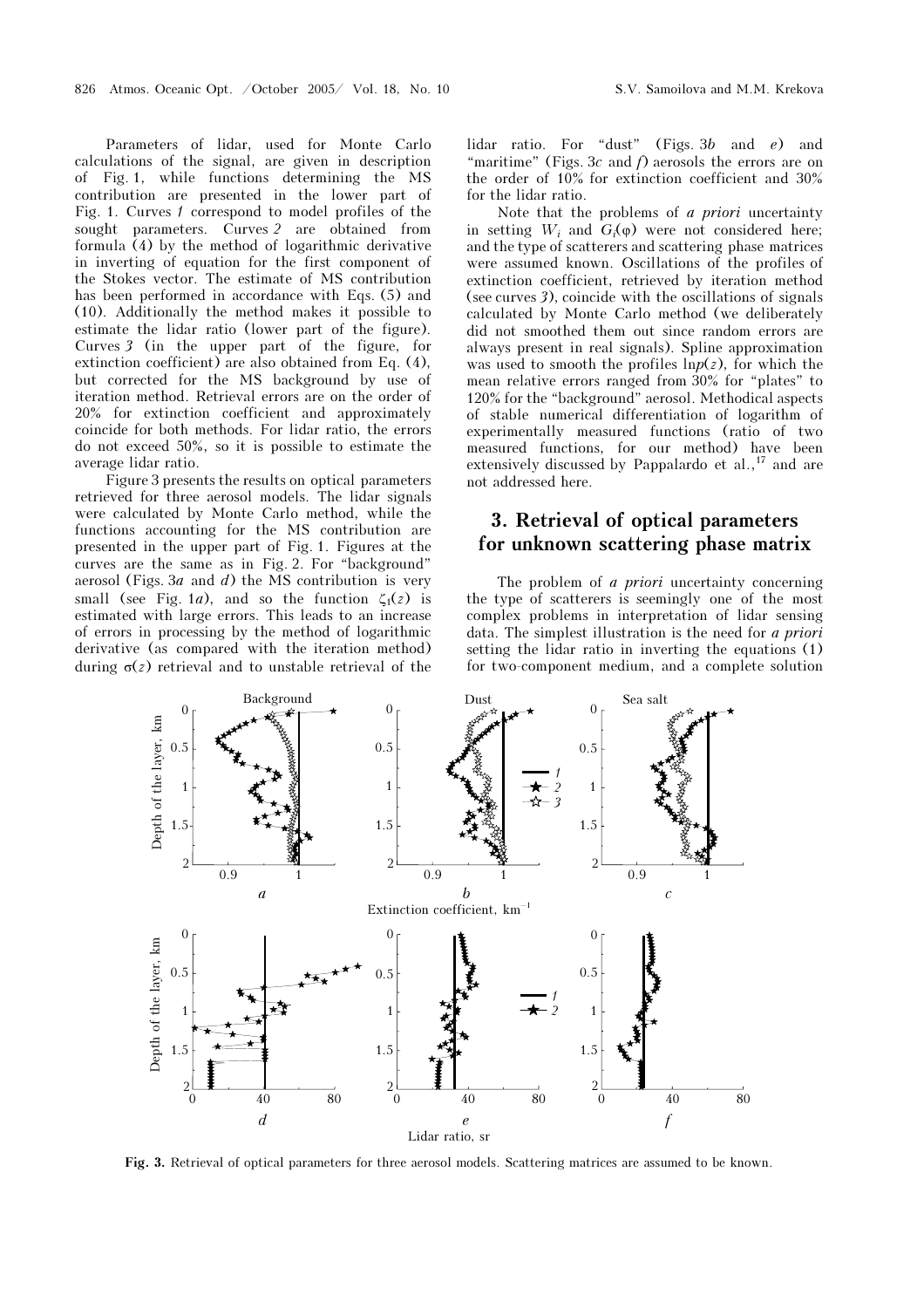of this problem is possible only in the case of Raman sensing. In this paper, we did not pose the problem of identification of the type of scattering object according to lidar measurements: within the classification "aerosol–water cloud–ice cloud" the problem is considered to be solved. Our purpose is to show, by use of numerical simulation, how large errors may result from incorrectly set scattering phase matrix in retrieval of optical parameters from polarization measurements, and, possibly, offer recommendations concerning the use of a particular algorithm. Note that for water clouds the choice of the scattering phase matrix in processing is not critical because the variability range of the lidar ratio is not wide, matrices are close, and retrieval of the parameter in the presence of MS background is stable.<sup>18</sup>

#### 3.1. Ice cloud

Figure 4 presents the results of retrieval of optical parameters of polydisperse cloud composed of the "plates/columns mixture." Conditions of numerical experiment are analogous to those in Fig.  $1a$ ; the polarization characteristics describing MS contribution are presented in Fig. 1d. Retrieval of extinction coefficient (the upper part of the figure) and lidar ratio (the lower part) was performed for known scattering phase matrix (Fig.  $4a$ , d), as well as for "error" matrices for "columns" (Fig. 4b and e) and "plates" (Fig.  $4c$  and  $f$ ). Curves 1 correspond to model profiles of the parameters sought. Curves 2 are obtained by the method of logarithmic derivative and curves 3 (for the extinction coefficient) by iteration method. Analysis of results shows that (1) incorrect setting of the scattering phase matrix practically does not influence the accuracy of the lidar ratio retrieval, with only small overestimation by no more than retrieval error for the case of known scattering phase matrix; and (2) both the method of logarithmic derivative and iteration method produce approximately the same error in retrievals of the extinction coefficient for known scattering phase matrix, both for aerosol and clouds (see Figs. 2 and 3). An exception is just the result for mixed-phase cloud (see Figs.  $2a$  and 4à) in which case the iteration method gives large error of retrieval. Therefore, best retrieval of  $\sigma(z)$ under conditions of a priori uncertainty by iteration method (Figs. 4b and c) must seemingly be interpreted as an overestimation due to the use of scattering phase functions with large lidar ratio. On the contrary, for the method of logarithmic derivative the retrieved σ(z) decreases with the increase of the lidar ratio used in the matrices; however, overall the errors of determination of the parameter do not exceed retrieval error for the known scattering phase matrix, being on the order of 20%.

Figure 5 shows the results of determination of optical parameters of monodisperse cloud composed of "columns"; functions accounting for the MS contribution to lidar returns are presented in Fig. 1e.



Fig. 4. Retrieval of optical parameters of polydisperse ice cloud for the known scattering phase matrix (*a* and *d*), as well as for "erroneous" matrices for "columns" (b and e) and "plates" (c and f).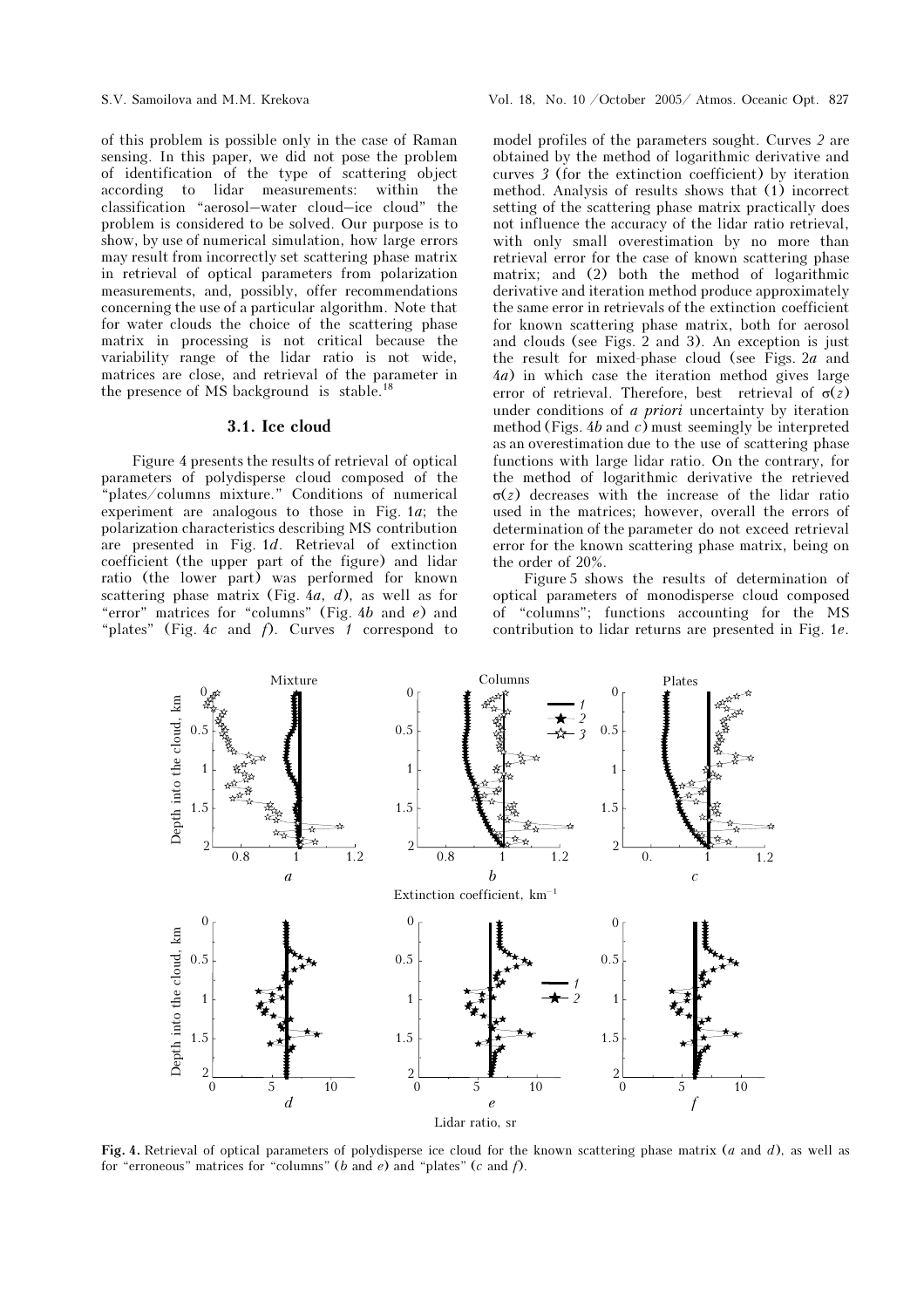

Fig. 5. Retrieval of optical parameters of monodisperse ("columns") ice cloud for known scattering phase matrix (a and d), as well as for "erroneous" matrices for "plates" (b and  $e$ ) and polydisperse cloud (c and  $f$ ).

Retrieval was performed for the known scattering phase matrix, as well as for "error" matrices for "plates" and "plates/columns mixture." Figures at the curves are as in Fig. 4.

Retrieval accuracies of both extinction coefficient and the lidar ratio practically coincide if the matrix for "plates" rather than "columns" is used in processing. The retrieved profiles are markedly distorted if the "error" matrices for polydisperse cloud are used in signal inversion, with about 40% underestimation of the lidar ratio, and with errors increased up to 50% for the extinction coefficient. Moreover, as was already noted in analysis of Fig. 4, a priori uncertainty concerning the scattering phase matrix leads to opposite distortions in  $\sigma(z)$  retrieved by different methods (see Fig. 5c).

Here we do not present the results of retrieval of optical parameters for cloud composed of "plates" because they nearly replicate the results shown in Fig. 5. Summarizing, we can note that (1) the profile of lidar ratio is more stable in retrieval using "error" scattering phase matrix; and (2) large discrepancy in the retrieval of extinction coefficient by different methods clearly indicates that the matrix used for processing is incorrect.

#### 3.2. Aerosol

Figure 6 presents the results of determination of optical parameters of "maritime" aerosol. The results of signal processing with "erroneous" matrices are presented in Figs. 6b and e ("dust" aerosol) and Figs. 6c and  $f$  ("background" aerosol). The structure of

Fig. 6 is analogous to that of Figs. 4 and 5. Analysis of the results shows that the aerosol parameters have smaller retrieval errors than cloud parameters under conditions of a priori uncertainty, with both parameters being determined accurate to the retrieval accuracy for known scattering phase matrix. Here we do not present the results of signal processing for "dust" aerosol because they practically replicate the results shown in Fig. 6. For the "background" aerosol, because of insignificant level of MS contribution to the return signal, the  $\zeta_1(z)$  estimation according to Eq. (10) leads to considerable errors and instability of optical parameter retrievals; these results are omitted here either.

### Conclusion

We considered the method of interpretation of polarization sensing data obtained in the presence of considerable MS contribution to the return signal. Data of the numerical Monte Carlo simulation, performed for satellite lidar, are used to examine information content of the MS contribution. For a single-component homogeneous medium the MS background is shown to depend significantly on the value of the backscattering phase function; also it is confirmed that the multiple scattering is informative with respect to the type of scatterers.

The algorithm of simultaneous retrieval of the profiles of extinction coefficient and lidar ratio, the so-called method of logarithmic derivative of polarization coefficient, was tested in assessing three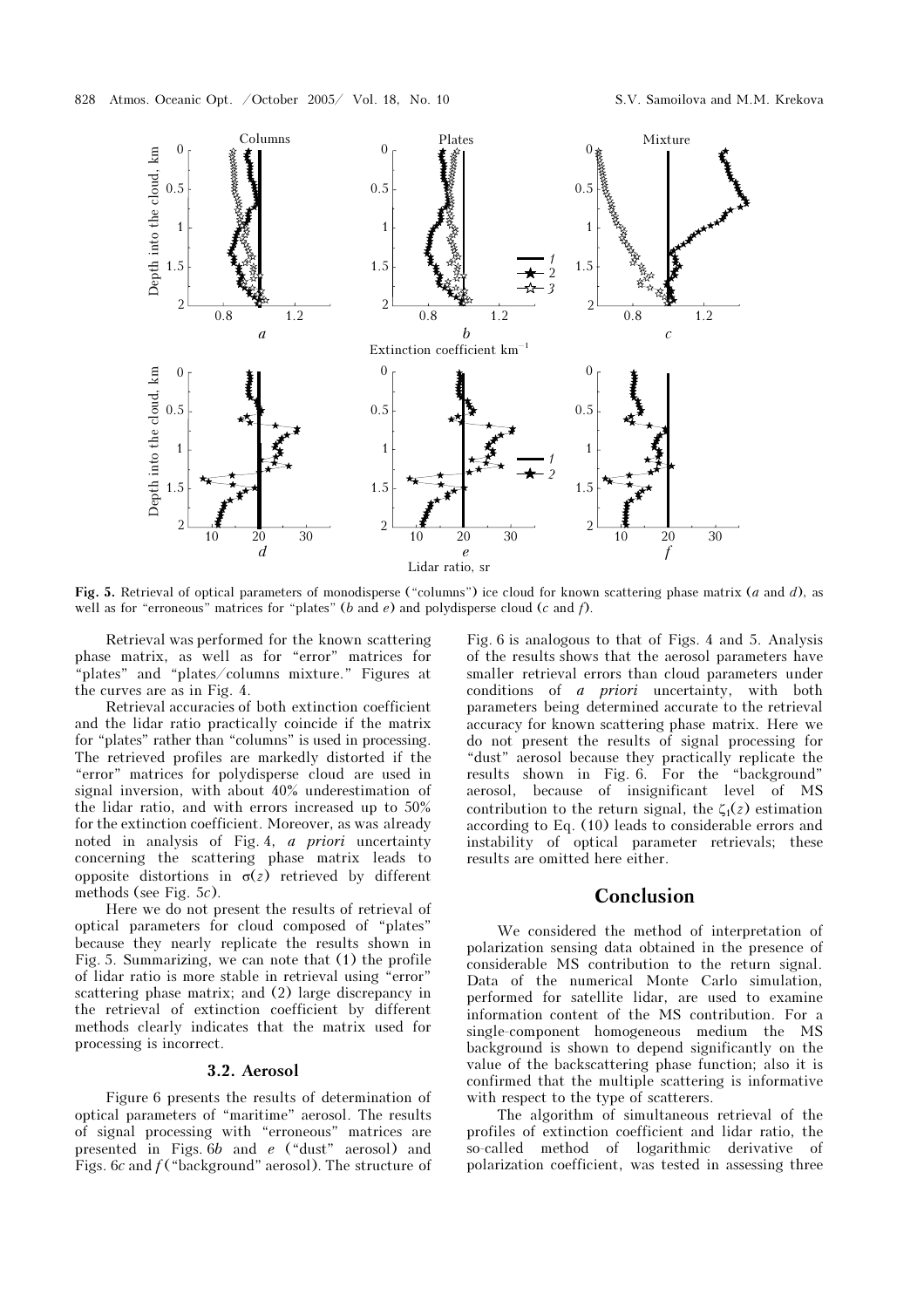

Fig. 6. Retrieval of optical parameters of "maritime" aerosol for known scattering phase matrix  $(a \text{ and } d)$ , as well as "erroneous" matrices for "dust" (b and e) and "background" (c and f) aerosols.

aerosol models and three ice cloud models. The main methodical difficulty of the algorithm implementation is the need in correct numerical differentiation of experimental data. Determination of the profiles for<br>"background" aerosol, having minimum MS aerosol, having minimum MS contribution to return signal, is demonstrated to be unstable. For other models the accuracy of retrieval of the optical parameters is satisfactory and comparable with the accuracy of traditional methods.

In studying possible errors arising under conditions of a priori uncertainty concerning determination of the type of scatterers, it is shown that (1) the profile of lidar ratio is more stable if incorrect scattering phase matrix is used in retrieval, and (2) a priori uncertainty leads to opposite distortions in retrieval of extinction coefficient by the method of logarithmic derivative and by the iteration method. It is reasonable to perform estimation of  $\sigma(z)$ by both methods, because the discrepancies are large, clearly indicating that the matrix used in processing is incorrect.

Of course, the three models of scattering phase matrix considered here are insufficient to account for all crystal habits in ice clouds. Systematic analysis (if possible at all) undertaken by specialists in order to reveal specific features in behavior of the components of scattering matrices of crystals of similar (different) types and different (similar) sizes is of great interest. We also realize that the performed studies are rather qualitative because of the neglect of inconstancy of optical parameters along the sounding path. Moreover, applicability of Eq. (10) heavily relies upon the condition of homogeneity of the polarization ratio, which for the real ice clouds is almost always not the case. To correctly use the method for estimation of parameters, the total polarization profile should be preprocessed to separate out the component caused by multiple scattering. For this, it is first necessary to estimate the polarization ratio caused by single scattering (feasibility of this estimate, even without the account of MS effect, was demonstrated earlier<sup>7</sup>), and then to divide the total polarization profile by the obtained estimate. An implementation of the algorithm was discussed by Samoilova et al.,<sup>19</sup> who presented for satellite-based lidar the calculations of polarization components of lidar signal for the case of two-component and inhomogeneous (along the sounding path) medium.

### Acknowledgments

This work is partially supported by the INTAS through grant No. 01–0239.

### References

1. K. Sassen, Bull. Am. Meteorol. Soc. 72, 1848–1866 (1991). 2. V. Noel, H. Chepfer, G. Leganois, A. Delafal, and P.H. Flamant, Appl. Opt. 41, No. 21, 4245–4257 (2002). 3. S.A. Young, CSIRO Atmospheric Research Technical Paper (Commonwealth Scientific and Industrial Research Organization, Collinwood, Victoria, Australia), No. 54, 3– 28 (2002).

4. K.N. Liou, Mon. Weather Rev. 114, 1167–1195 (1986).

5. D.M. Winker, Proc. SPIE 5059, 128–139 (2003).